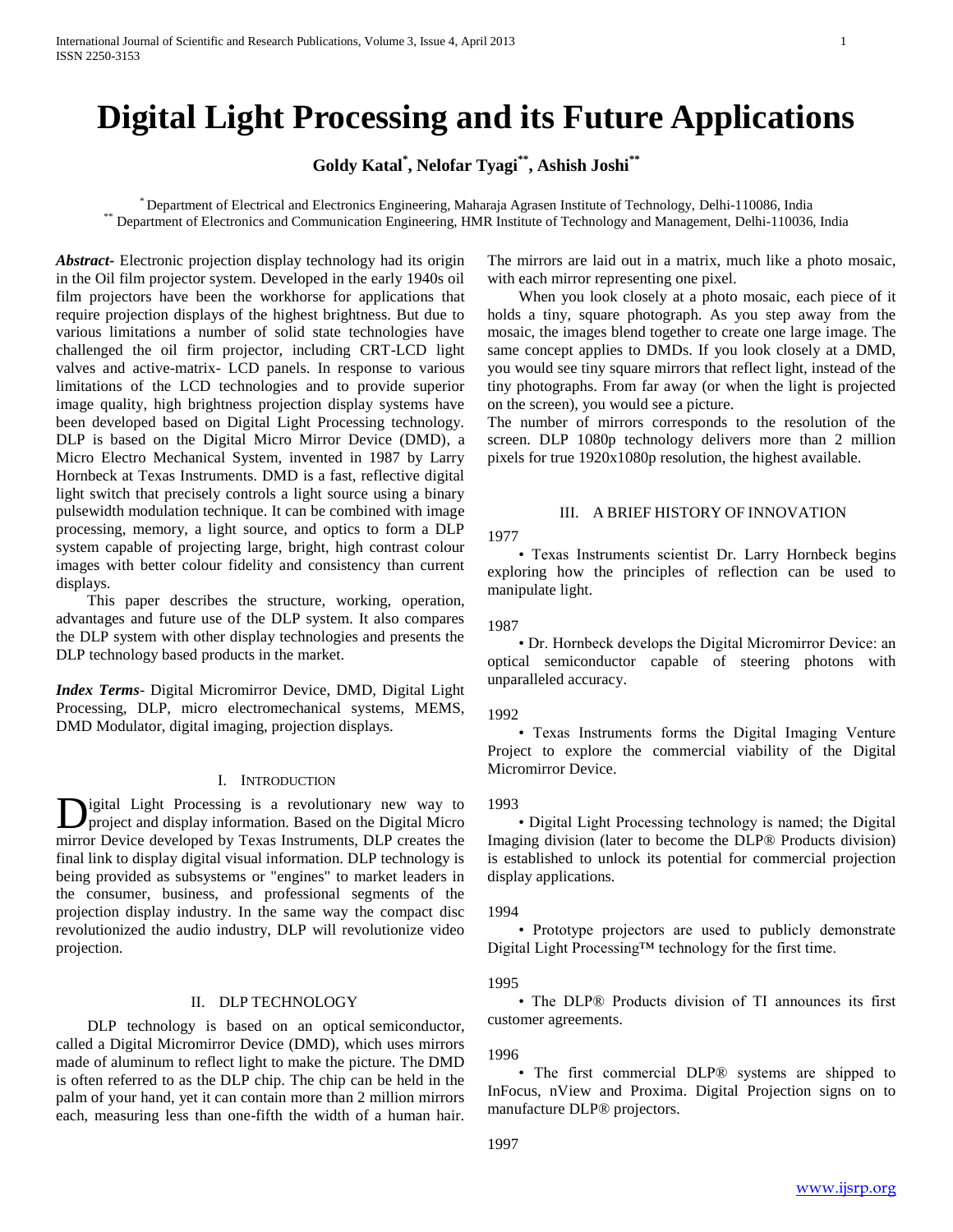• February: The Motion Picture Academy of Arts and Sciences chooses DLP® technology to project the Oscars®; DLP® technology has been used at the Academy Awards® ever since.

## 1998

 • June: DLP® Products receives an Emmy Award for Outstanding Achievement in Engineering Development from the Academy of Arts and Sciences. Dr. Larry Hornbeck also received an Emmy for inventing DLP® technology.

#### 1999

 • January: The first DLP® projector specifically engineered for home theatre is shown by Dream Vision.

 • June: DLP Cinema® projector technology is publicly demonstrated for the first time on two screens in Los Angeles and New York.

#### 2000

 • March: TI announces agreements with Christie and Barco to manufacture digital cinema projectors with DLP Cinema® technology.

• May: The world's first sub-3-lb. DLP<sup>®</sup> projector is introduced by PLUS Corporation, demonstrating DLP® technology's capability to lead the market in portable projectors.

#### 2001

 • January: Sharp announces the first 16:9 projector, greatly anticipated by home theatre enthusiasts.

 • March: Mitsubishi launches a flagship DLP® HDTV based on HD1 chipset.

 • June: The first sub-2-lb.projector is announced by InFocus with its ground-breaking LP120 DLP<sup>®</sup> projector.

#### 2002

 • January: Samsung announces their first DLP® HDTV, priced at \$3,999.

 • April: HP enters the projector market with DLP® technology.

 • May: Dell enters the projector market with DLP® technology.

 • June: NEC is named the third DLP Cinema® manufacturer partner.

#### 2003

 • March: DLP Cinema® 2K resolution chip is introduced at ShoWest.

#### 2004

 • DLP® becomes number one supplier of microdisplay technology, according to TSR.

 • InFocus becomes first TI customer to ship 1 million DLP® projectors.

#### 2005

 • January: HP, Optoma and Radio Shack introduce the first "Instant Theatre" projectors, incorporating sounds system and DVD player with DLP® projection into one, consumer-friendly unit.

2006

• January: DLP® technology achieves greater than 50% market share in the worldwide front projection market for first time.

 • January: TI introduces DLP® HDTVs with LED technology.

 • March: DLP Cinema® projectors surpass 1,000 deployed milestones; 1,200 projectors deployed worldwide.

#### IV. HOW DLP WORKS?

 DLP display technology digitally manipulates (or processes) light to produce film-like, all-digital images. DLP integrates a projection lamp and an electronic video signal from a source such as a VCR or computer, and the processed light produces an all-digital picture.

 The key to this complete digital process is the Digital Micro mirror Device (DMD), a thumbnail-size semiconductor light switch. The DMD consists of an array of thousands of microscopic-size mirrors, each mounted on a hinge structure so that it can be individually tilted back and forth. When a lamp and a projection lens are positioned in the right places in the system, DLP processes the input video signal and tilts the mirrors to generate a digital image.

 Imagine that you are in a football stadium at night and it's half-time. All the lights in the stadium are turned off; there is a blimp floating a few hundred feet above the field.



## **Figure 1. Fans in a stadium reflecting light toward a blimp**

In figure  $1(a)$  Light is projected from a spotlight toward fans in the stadium. When cued by a numbered signal, these fans hold up their reflective seat cushions and tilt them toward or away from a blimp. By doing so, the fans in the stadium are reflecting pixels of light toward the blimp. The result is that the light pattern created by the seat cushions projects an image onto the surface of the blimp. (b) A distant viewer sees the image on the blimp.

 As part of the half-time show, a powerful spotlight placed at the 50 yard line blasts light into the stands. All the fans in one area of the stadium are asked by the announcer to hold up the reflective seat cushions that were in their seats before the game. Each reflective cushion has a different number on the back. The announcer asks you to tilt your seat cushion so that the light from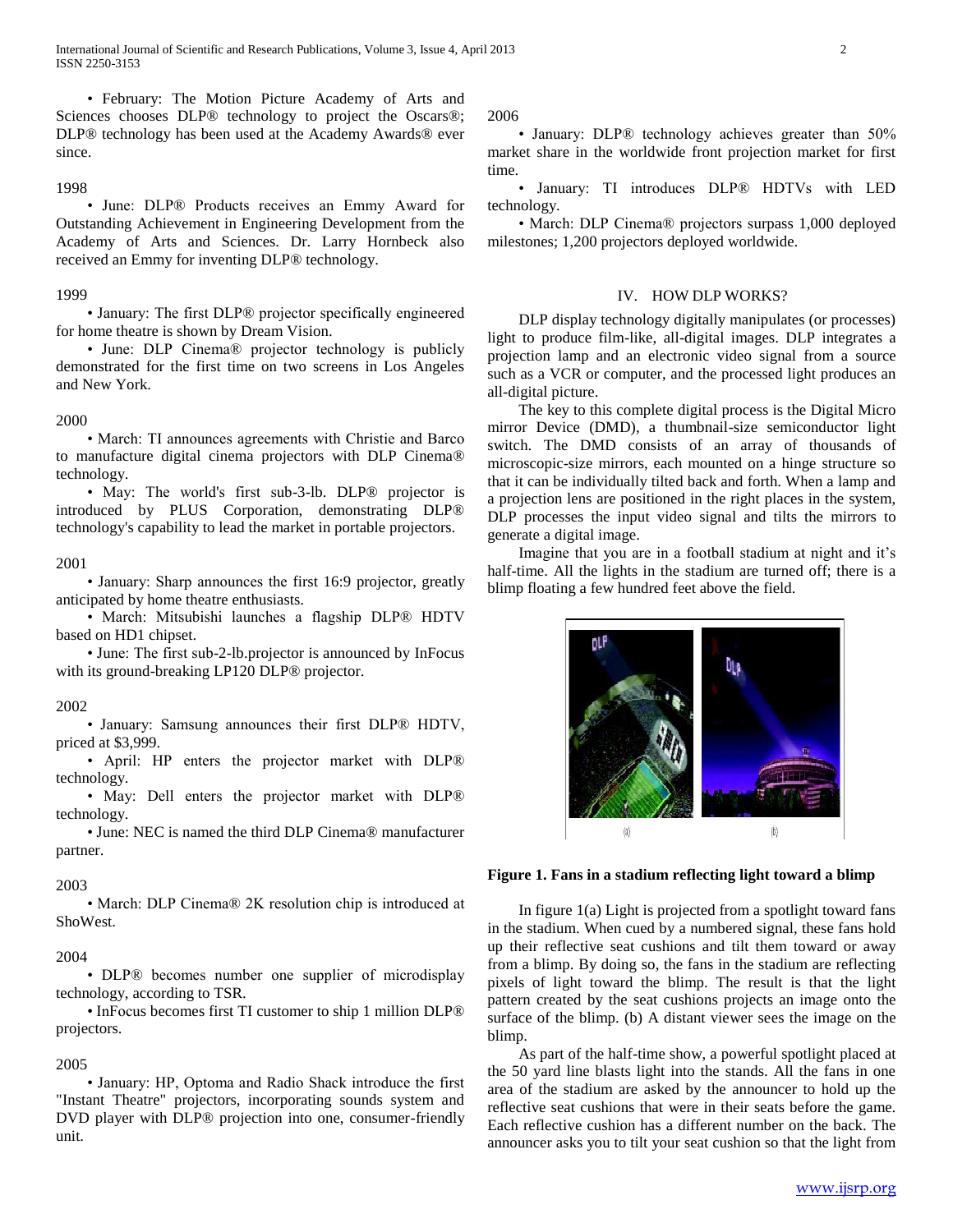the spotlight reflects directly up to the blimp each time your number appears on the scoreboard screen. If your number is not displayed, you are to tilt the cushion away from the blimp and direct light down to the field. Each fan in the stands now controls a pixel of light. You can imagine that if some fans reflect the light toward the blimp, an image of some sort will appear on its side [Figure 1(a)].

 Now imagine a viewer looking toward the stadium and the blimp from a remote distance [Figure 1(b)]. When looking at the blimp, he or she will see an image on the side of the blimp that is generated by the sports fans tilting their reflective seat cushions and reflecting light onto the side of the blimp.

 DLP technology accomplishes this same task, but it does so by processing light that is focused onto the DMD (Figure 2). At speeds greater than 1,000 times per second, the mirrors are electronically

tilted. Light from a lamp is digitally reflected from the DMD, through a projection lens, and onto a screen. Colour is added through a colour wheel filter system.



**Figure 2. DLP system operation**

 In much the same way the image was formed on the side of the blimp (figure  $2(a)$ ). DLP forms images for video. Shining light on the DMD and tilting the mirrors creates a digital image. Colour is added by placing a red, green, and blue colour wheel filter system in the optical path. As the wheel spins, the mirrors are tilted on for the exact amount of time required for each colour. At any given instant, only one of the primary light colour is hitting the DMD, but when the filter system spins fast enough, the colour blend to create a full-colour digital image. In figure 2(b), a viewer sees an image on the screen from a DLP projector.

## V. DLP STRUCTURE

 A Digital Micro Mirror Device chip is the heart of Digital Light Processing projector, DMD can be described simply as a semiconductor light switch. The micro mirrors are mounted on the DMD chip and it tilts in response to an electrical signal. The tilt directs light toward the screen, or into a "light trap" that eliminates unwanted light when reproducing blacks and shadows. Other elements of a DLP projector include a light source, a

colour filter system, a cooling system, illumination and projection optics.



**Figure 3. DLP Projector internal structure**

 A DLP based projector system includes memory and signal processing to support a fully digital approach. Depending on the application, a DLP system will accept either a digital or analog signal. Analog signals are converted into digital in the DLPs front –end processing. Any interlaced video signal is converted into an entire picture frame video signal through interpolative processing. The signal goes through DLP video processing and becomes progressive Red (R), Green (G) and Blue (B) data. The progressive RGB data is then formatted into entire binary bit planes of data.

## *A. DMD Basic Principle*

 A DMD chip has on its surface several hundred thousand microscopic mirrors arranged in a rectangular array which correspond to the pixels in the image to be displayed. The mirrors can be individually rotated  $\pm 10$ -12°, to an on or off state. In the on state, light from the projector bulb is reflected into the lens making the pixel appear bright on the screen. In the off state, the light is directed elsewhere, making the pixel appear dark.

 To produce greyscales, the mirror is toggled on and off very quickly, and the ratio of on time to off time determines the shade produced. Contemporary DMD chips can produce up to 1024 shades of gray.

 The mirrors themselves are made out of aluminium and are around 16 micrometres across. Each one is mounted on a yoke which in turn is connected to two support posts by compliant torsion hinges. In this type of hinge, the axle is fixed at both ends and literally twists in the middle. Tests have also shown that the hinges cannot be damaged by normal shock and vibration, since it is absorbed by the DMD superstructure.

 Two pairs of electrodes control the position of the mirror by electrostatic attraction. Each pair has one electrode on each side of the hinge, with one of the pairs positioned to act on the yoke and the other acting directly on the mirror. The majority of the time, equal bias charges are applied to both sides simultaneously.

 To move the mirrors, the required state is first loaded into an SRAM cell located beneath each pixel, which is also connected to the electrodes. Once all the SRAM cells have been loaded, the bias voltage is removed, allowing the charges from the SRAM cell to prevail, moving the mirror. When the bias is restored, the mirror is once again held in position, and the next required movement can be loaded into the memory cell.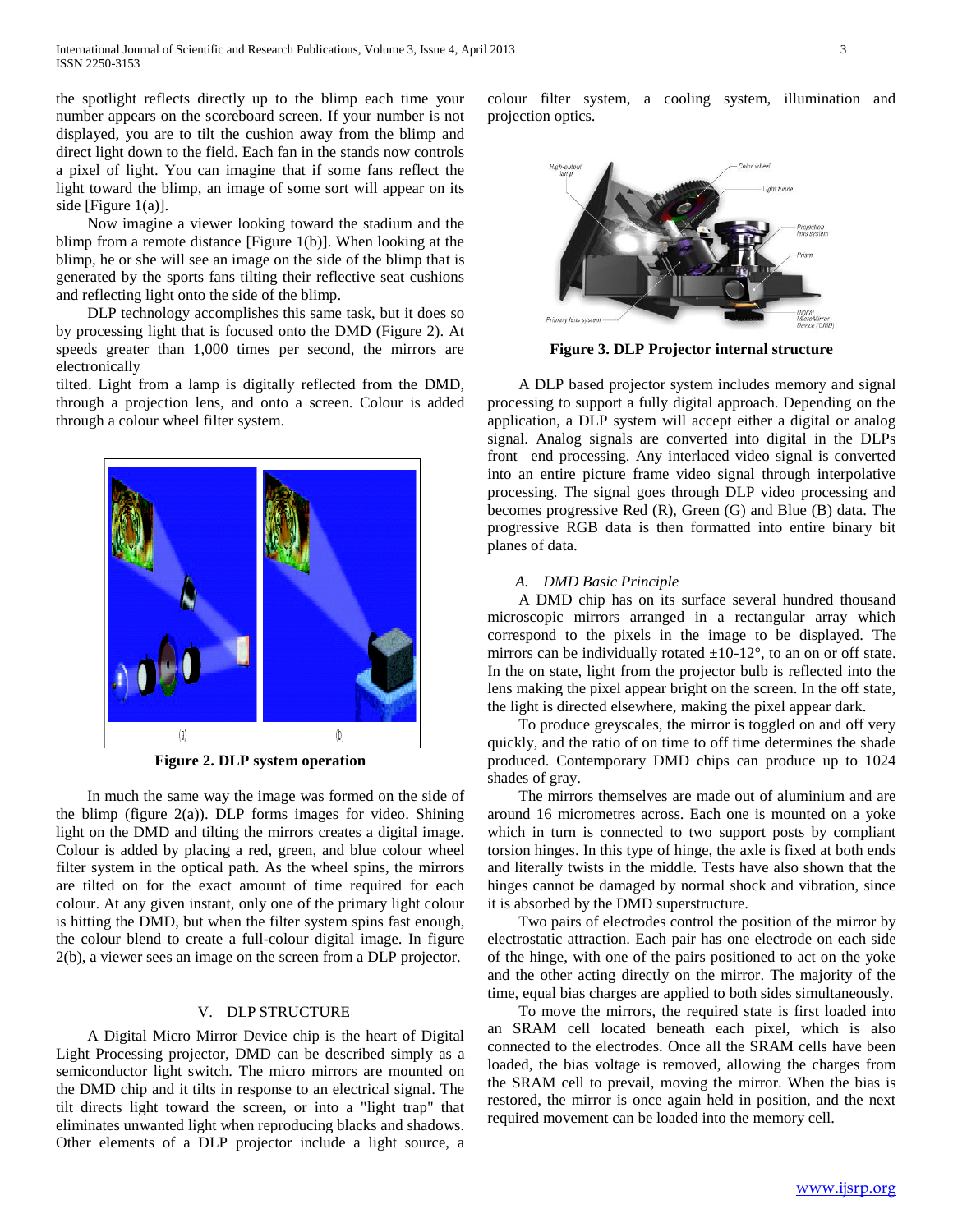The bias system is used because it reduces the voltage levels required to address the pixels such that they can be driven directly from the SRAM cell, and also because the bias voltage can be removed at the same time for the whole chip, so every mirror moves at the same instant.

## *B. DMD Modulator*

 The DMD chip is comprised of over one million mirrors. The size of each mirror is less than 1/5" the width of a human hair. The DMD is monolithically fabricated by Complementary Metal Oxide Semiconductor-like processes over a CMOS memory.



**Figure 4. Isometric schematic of DMD pixels**

Each light switch has an aluminum mirror, 16  $\mu$ m<sup>2</sup> that can reflect light in one of two directions depending on the state of the underlying memory cell. Rotation of the mirror is accomplished through electrostatic attraction produced by voltage differences developed between the mirror and the underlying memory cell. With the memory cell in the on (1) state, the mirror rotates to  $+10^{\circ}$ , with the memory cell in the off (0) state, the mirror rotates to  $-10^\circ$ .

 The mechanical portion of each pixel consists of a three layer structure. The centre layer, called beam layer, is suspended over the bottom electrode layer by thin torsion hinges. The top mirror layer is attached to the beam layer with a via post. The yoke may rotate about the torsion hinge axis to either side, landing on the electrode layer at specific tilt angles of  $+/- 10$ degrees. Manipulation of the mirrors is accomplished electro statically utilizing the address electrodes on either side of the torsion hinge. These address electrodes are tied to the SRAM cell residing in the silicon backplane beneath each mirror structure.

 After passing through condensing optics and a colour filter system, the light from the projection lamp is directed at the DMD. When the mirrors are in 'on' position, they reflect light through the projection lens and onto the screen to form a digital, square-pixel projected image. Each mirror on the DMD array is electro statically tilted to the 'on' or 'off' positions. The technique that determines how long each mirror tilts in either direction is called pulse width modulation. The mirrors are capable of switching on and off more than 1000 times a second this rapid speed allows digital gray-scale and colour reproduction.

#### *C. DMD Cell Structure*

 The DMD pixel is a monolithically integrated MEMS superstructure cell fabricated over a CMOS SRAM cell. Figure 5 shows the pixel structure of in an exploded view illustrating how the various layers interrelate, including the underlying static random access memory (SRAM) cell that is used to address the pixel. An organic sacrificial layer is removed by plasma etching to produce air gaps between the metal layers of the superstructure. The air gaps free the structure to rotate about two compliant torsion hinges. The mirror is rigidly connected to an underlying yoke. The yoke, in turn, is connected by two thin, mechanically compliant torsion hinges to support posts that are attached to the underlying substrate. The address electrodes for the mirror and yoke are connected to the complementary sides of the underlying SRAM cell.



**Figure 5. Pixel structure of a DMD cell**

 The yoke and mirror are connected to a bias bus fabricated at the metal-3 layer. The bias bus interconnects the yoke and mirrors of each pixel to a bond pad at the chip perimeter. The DMD mirrors are 16  $\mu$ m<sup>2</sup> and made of aluminum for maximum reflectivity. They are arrayed on 17 µm centres to form a matrix having a high fill factor (~90%). The high fill factor produces high efficiency for light use at the pixel level and a seamless (pixilation-free) projected image

 Electrostatic fields are developed between the mirror and its address electrode and the yoke and its address electrode, creating an efficient electrostatic torque. This torque works against the restoring torque of the hinges to produce mirror and yoke rotation in the positive or negative direction. The mirror and yoke rotate until the yoke comes to rest (or lands) against mechanical stops that are at the same potential as the yoke. Because geometry determines the rotation angle, as opposed to a balance of electrostatic torques employed in earlier analogy devices, the rotation angle is precisely determined.

 The fabrication of the DMD superstructure begins with a completed CMOS memory circuit. A thick oxide is deposited over metal-2 of the CMOS and then planarized using a chemical mechanical polish (CMP) technique. The CMP step provides a completely flat substrate for DMD superstructure fabrication,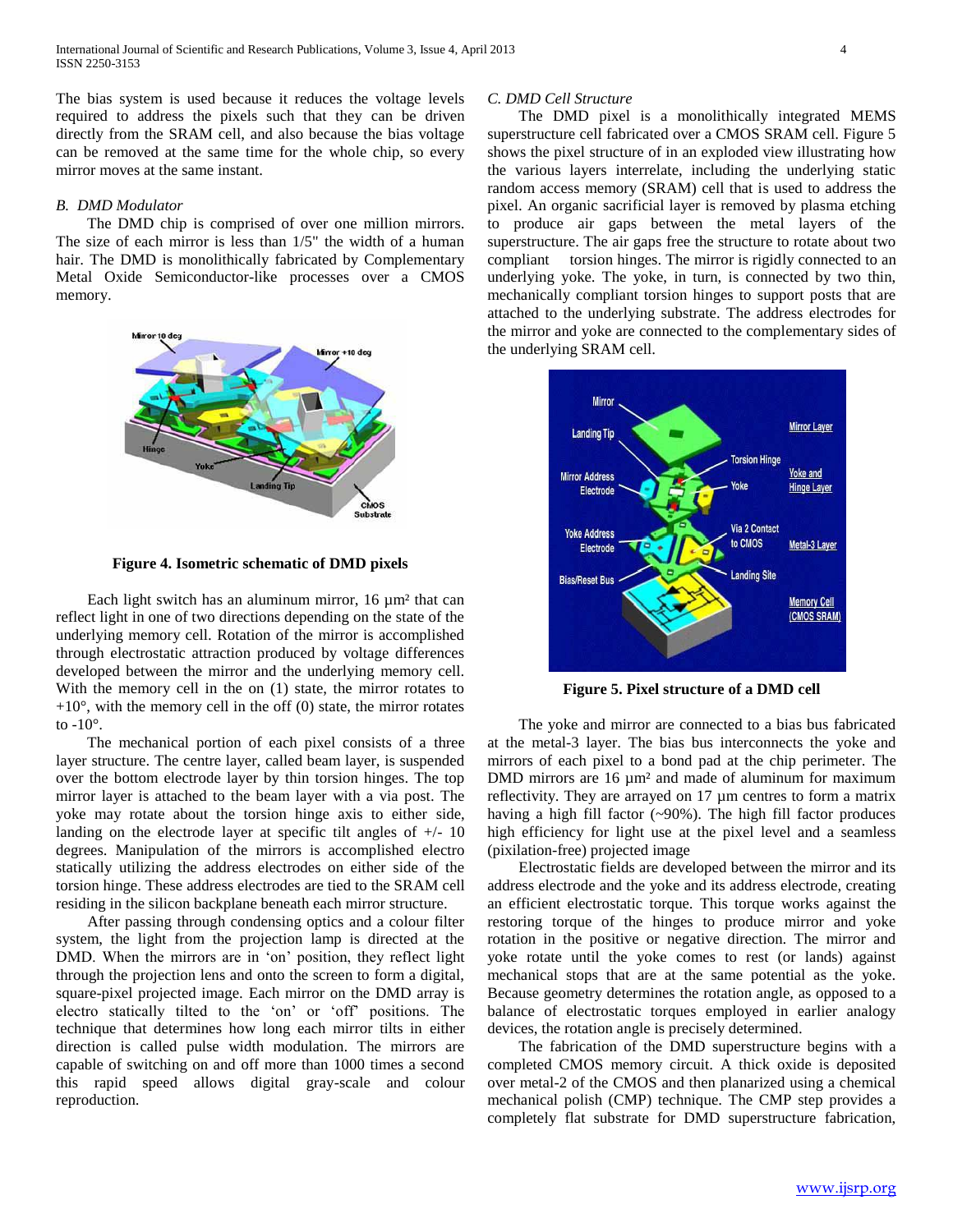ensuring that the projector's brightness uniformity and contrast ratio are not degraded.

 Through the use of six photomask layers, the superstructure is formed with layers of aluminum for the address electrode (metal-3), hinge, yoke and mirror layers and hardened photoresist for the sacrificial layers (spacer-1 and spacer-2) that form the two air gaps. The aluminum is sputter-deposited and plasmaetched using plasma-deposited SiO2 as the etch mask. Later in the packaging flow, the sacrificial layers are plasma-ashed to form the air gaps. The packaging flow begins with the wafers partially sawed along the chip scribe lines to a depth that will allow the chips to be easily broken apart later.

 The partially sawed and cleaned wafers then proceed to a plasma etcher that is used to selectively strip the organic sacrificial layers from under the DMD mirror, yoke, and hinges.

 Following this process, a thin lubrication layer is deposited to prevent the landing tips of the yoke from adhering to the landing pads during operation. Before separating the chips from one another, each chip is tested for full electrical and optical functionality by a high-speed automated wafer tester.

## *D. Electronic Operation in DMD Cell*

 The DMD pixel is inherently digital because of the way it is electronically driven. It is operated in an electrostatically bistable mode by the application of a bias voltage to the mirror to minimize the address voltage requirements. Thus, large rotation angles can be achieved with a conventional 5-volt CMOS address circuit. The organization of the DMD chip is shown in fig. Underlying each DMD mirror and mechanical superstructure cell is a six-transistor SRAM. Multiple data inputs and demultiplexers (1:16) are provided to match the frequency capability of the on-chip CMOS with the required video data rates. The pulse width modulation scheme for the DMD requires that the video field time be divided into binary time intervals or bit times. During each bit time, while the mirrors of the array are modulating light, the underlying memory array is refreshed or updated for the next bit time. Once the memory array has been updated, all the mirrors in the array are released simultaneously and allowed to move to their new address states.



**Figure 6. Organisation of the DMD chip**

 This simultaneous update of all mirrors, when coupled with the PWM bit-splitting algorithm, produces an inherently lowflicker display. Flicker is the visual artifact that can be produced in CRTs as a result of brightness decay with time of the phosphor. Because CRTs are refreshed in an interlaced scan-line format, there is both a line-to-line temporal phase shift in brightness as well as an overall decay in brightness. DLP-based displays have inherently low flicker because all pixels are updated at the same time (there is no line-to-line temporal phase shift) and because the PWM bit-splitting algorithm produces short-duration light pulses that are uniformly distributed throughout the video field time (no temporal decay in brightness).

## VI. DIFFERENT CHIP MODELS OF DLP

 Like digital video camcorders, DLP devices come in either one or three chip models. One chip DLP systems use a projection lamp to pass white light through a colour wheel that sends redgreen-blue colours to the DMD chip in a sequential order to create an image on-screen. Only one DMD chip is used to process the primary red, green and blue colours.



**Figure 7. Single Chip Model**

In three chip DLP systems use a projection lamp to send white light through a prism, which creates separate red, green and blue light beams. Each beam is send to their respective red, green and blue DMD chip to process the image for display on-screen. One chip models are said to produce a display of over 16-million colours. Three chip models can produce a display of over 35 trillion colours.



**Figure 8. Three Chip Model**

#### VII. LCD PROJECTORS (LIQUID CRYSTAL DISPLAY)

Liquid crystal Display Projectors operate by shining light through transparent LCD cells. Most LCD projectors as advanced polysillicon LCDs, which use three separate colour panels (red, green, and blue) to produce the desired colour. LCDs have excellent colour saturation, usually have adjustable brightness and contrast, are typically brighter than DLPs at the same luminance output, and have a broader range of connectivity.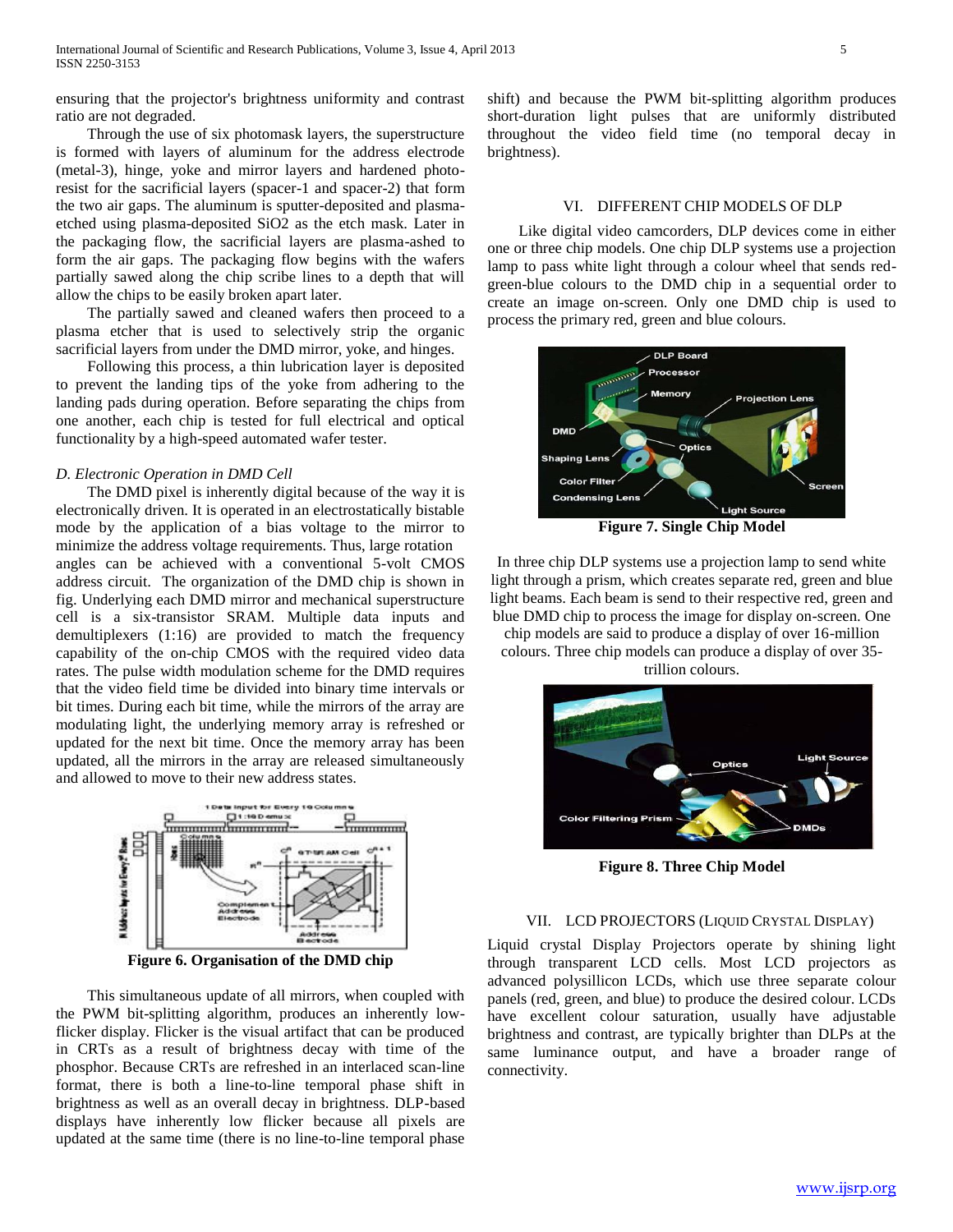

**Figure 9. Three closely spaced red, green, and blue LCD subpixels**

 LCDs are polarization-dependent, so one of the polarized light components in not used. This means that 50% of the lamp light never even gets to the LCD because it is filtered out by a polarizer. Other light is blocked by the transistors, gate and source lines in the LCD cell. In addition to light losses, the liquid crystal material itself absorbs a portion of the light. The result in that only a small amount of the incident light is transmitted through the LCD panel and on to the screen.

## *A. Amorphous Silicon LCD*

 Am-Si LCDs are built by depositing transistors on a large glass substrate. A transistor is located in the corner of each pixel while a thin conductive grid connects to each pixel on the panel. Pixels are made up of three individually controlled sub-pixel strips (red, green, and blue) to create a pixel capable of producing many colour combinations. Am-Si panels are used to create single-panel projectors, but these projectors suffer from poor image quality due to the side-by-side sub-pixel colour scheme.

## *B. Polycrystalline Silicon LCD*

 Polycrystalline silicon LCD, more commonly referred to as poly-Si, is a very popular LCD technology for projection display. These LCDs are fabricated at high temperatures on quartz substrates. Poly-Si LCD panels are much smaller than am-Si panels. They have smaller transistors and greater fill factors as well, but to date, poly-Si panels are monochromatic (meaning they don't have the colour stripping found in am-Si panels). Colour is created in poly-Si projectors by using three separate LCD panels, beam-splitting mirrors, and a prism system. White light is split into red, green, and blue components. Each component of light is directed to its own LCD panel, where the light modulation occurs. The modulated light is then recombined by a prism so that the pixels from each panel are overlaid on each other to produce a colour image. The challenge for these threepanel poly-Si projectors is the precision alignment that is necessary to make the separate red, green, and blue image planes converge to produce a uniform, aligned picture.

# *C. Cathode Ray Tube Technology*

 Cathode ray tube technology is used in nearly all of today's computer monitors and televisions. Electron beams are scanned back and forth and directed at a phosphor-emitting surface. When electrons hit this surface, light is emitted. By scanning the beams at rates faster than the eye can detect, a full image can be created.



**Figure 10. The CRT Monitor**

 The problem with CRTs is that they are not digital but analogy displays. CRT technology probably will be replaced in the future by emerging LCD and DLP technology. In addition to being based on an old, analogy technology, CRTs also lack the brightness necessary for many larger screen applications. Further brightness limitations arise when CRT projection systems attempt to drive higher resolution video signals. The CRT's brightness decreases as resolution increases, limiting the CRT's potential as an optimal solution for HDTV. Because a CRT display system usually relies on three electron guns (Figure 10), one for each primary colour (red, green, blue), it also requires constant alignment and tweaking for optimum picture quality.

#### VIII. LCD VS DLP PROJECTOR

 The gap between the mirrors in a DMD pixel (left) is smaller than the gap in an LCD display (right), resulting in a sharper display.



 LCD projector tends to produce more saturated colour and sharper images. Depending on the resolution and size images may become pixilated. DLP Projectors typically offer deeper blacks and higher contrast. They may not project very detailed images well.

 LCD Projectors operate by shining light through transparent LCD cells. Most LCD projectors use advanced polysillicon LCDs, which use three separate colour panels (red, green, and blue) to produce the desired colour.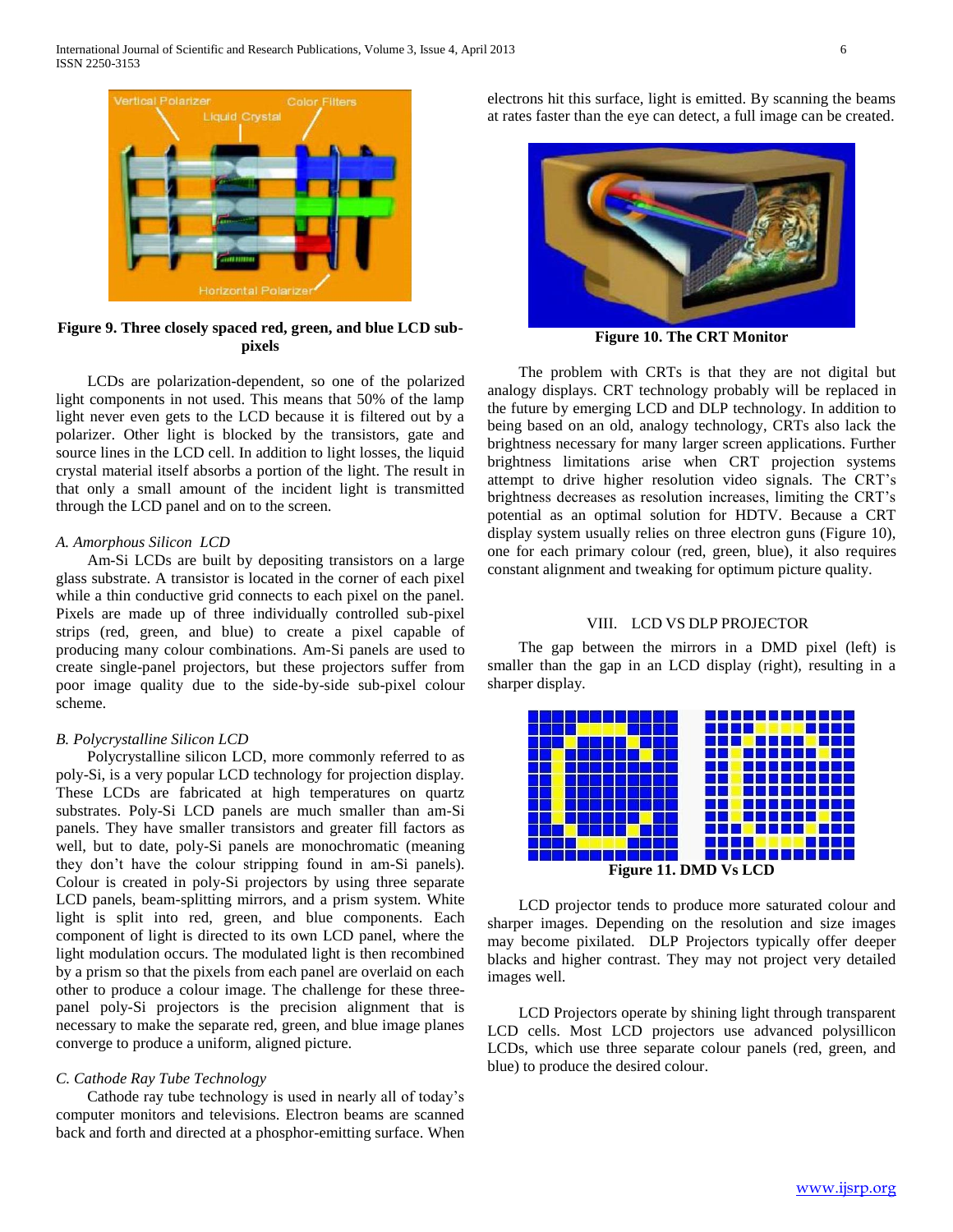

**Figure 12. Actual close-up photographs of both (a), an LCDprojected image, and (b), a DLP-projected image.**

 Projected images are produced by the combination of light shining through the LCD cells. LCDs have excellent colour saturation, usually have adjustable brightness and contrast, are typically brighter than DLPs at the same lumen output and have broader range of connectivity. Brighter, sharper, versatile, more reliable, consistent picture quality are the advantages of DLP.

# IX. DMD TELEVISION

 DLP (Digital Light Processing Television) is a technology that uses one, or sometimes three, electronic chips called Digital Micromirror Devices, or DMDs, to produce a vivid picture with a high contrast ratio on a high-definition large-screen TV. More than a million micromirrors mounted on the chip — five micromirrors, laid side by side, would fit across a human hair respond to electric signals to focus the light from a white lamp either on, or away from, the TV screen. A one-chip DMD can produce more than 16 million colours when the light of each micromirror passes through a colour wheel; a three-chip DMD produces several trillion colours.



**Figure 11. DLP Television**

 DLP was developed by Texas Instruments in the late 1980s, and at one time was used in thousands of theaters around the world. At home, DLP could strut its stuff best on large screens from 43" to around 84"— which made it ideal for home theatres.

 DLPTs are frequently referred to as "projection" TVs, with rear-screen and front-screen projection models available. A 1080p DLPT has a resolution of 1,920x1, 080 pixels, and an aspect ratio of  $16:9$ . A 65" screen can be viewed easily from a distance of 5 yards.

 DLPTs had several advantages over big-screen plasma and LCD TVs of the time:

1. They were more economical, inch per inch.

 2. They were more svelte, being 13" to 15" slim and of a significantly lighter weight.

 3. They were more reliable, simply because they had fewer parts vulnerable to failure. Lamp bulbs did need to be changed every 15 years or so.

 4. They were immune to burn-in, which was caused by excessive gaming or by an ever-present logo in the corner of the screen.

 Like its brethren the PC and the digital camera, each successive generation of DLPTs brought about an improved viewing experience by eliminating common causes for complaints. For example, speeding up the colour wheel banished the annoying "rainbows" on the screen, and the too-narrow viewing angle — 30 or 40 degrees, similar to that of a PC screen — was expanded to up to 180 degrees. That said, however, the Society of Motion Picture and Television Engineers did still recommend that viewers be within 30 degrees of the picture "cone" for optimal viewing.DLP televisions were eventually discontinued in 2012.

# X. FUTURE USES OF DLP

 DLP has a number of potential uses beyond home theatre, television and film projection. DLP image projectors are becoming more common in business environments. Other applications that could incorporate its high-definition image creation are photo finishing, three-dimensional visual displays, holographic storage, microscopes, spectroscopes and medical imaging. A number of these technologies are already in development. Scientists and developers are likely to discover even more uses for DMDs and DLP technology in the future.

# XI. ADVANTAGES OF DLP

## *1. Brighter.*

 DLP projectors are among the brightest available because DLP technology brings more light from lamp to screen, resulting in more effective presentation even when ambient light is difficult to control.

## *2. Sharper.*

 DLP projection's unique technology comes closest to producing the exact mirror image of an incoming video or graphic signal, resulting in projection that's seamless at any resolution.

## *3. Versatile.*

 DLP technology allows projectors to be small and light, often weighing as little as 1kg- making them versatile enough for use in conference rooms, living rooms and classrooms.